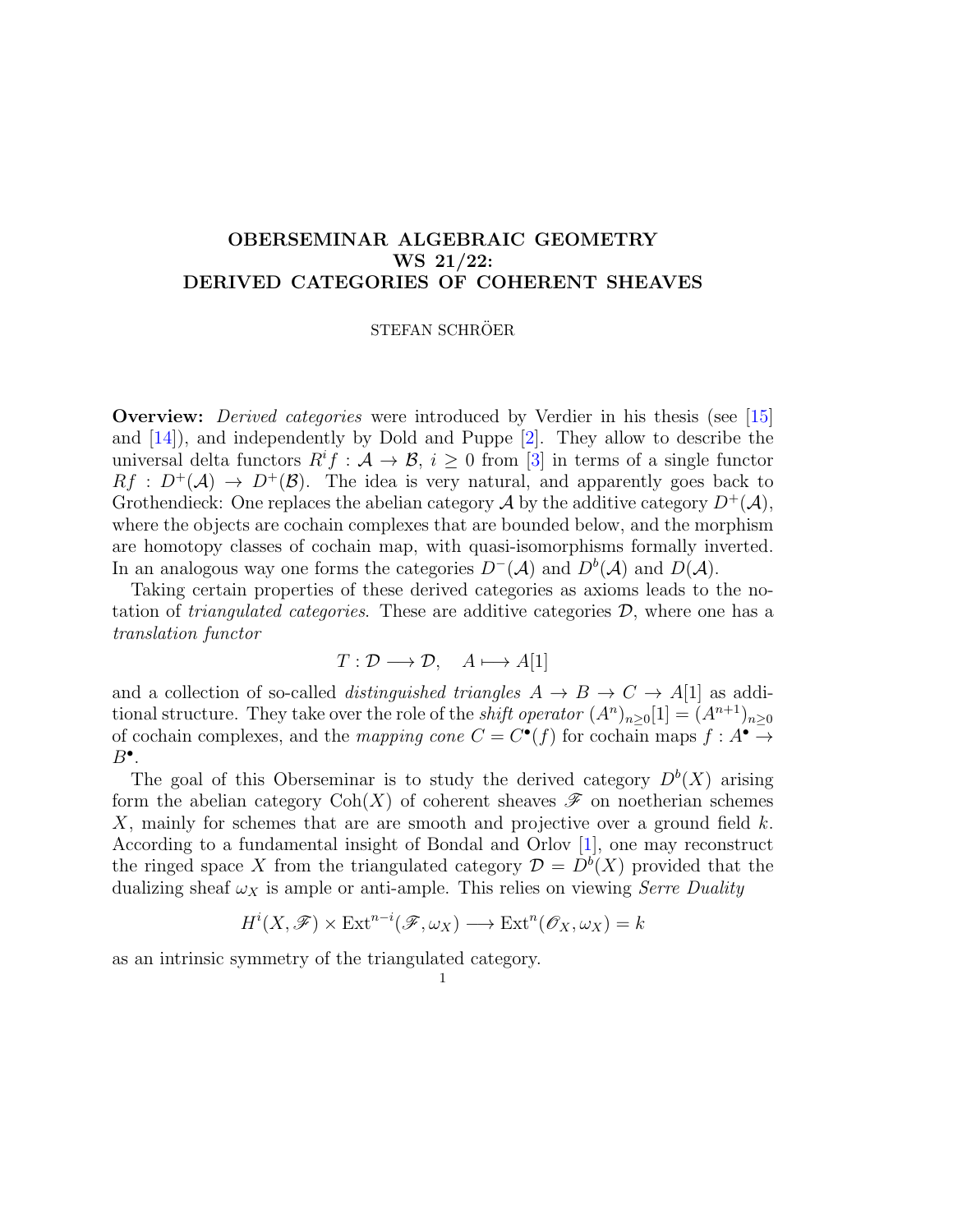On the other hand, Mukai observed that in general such reconstructions are not possible. This is particularly striking if the invertible sheaf  $\omega_X$  is trivial: For example, for any abelian variety A with dual abelian variety  $\widehat{A} = \text{Pic}_{A/k}^0$  the resulting triangulated categories  $D^b(A)$  and  $D^b(\widehat{A})$  are equivalent [\[9\]](#page-3-5), although the schemes A and  $\widehat{A}$  are in general not isomorphic, for lack of principal polarizations. The impossibility of reconstruction gives rise to the notation of Fourier–Mukai partners: These are smooth projective schemes with equivalent derived categories of coherent sheaves.

According to Orlov's result ([\[11\]](#page-3-6), see also [\[8\]](#page-3-7)), any equivalence  $F : D^b(X) \to$  $D^{b}(Y)$  arises from some cochain complex  $\mathscr{K}^{\bullet}$  on the product  $X \times Y$ , via

$$
\mathscr{F}^{\bullet} \longmapsto R \operatorname{pr}_{2,*}(L \operatorname{pr}_1^*(\mathscr{F}^{\bullet}) \otimes^L \mathscr{K}^{\bullet}).
$$

This functor is analogous to the classical Fourier transforms  $f(x) \mapsto \int f(x)e^{-2\pi xy} dx$ and the more general integral transforms  $f(x) \mapsto \int f(x)K(x,y)dx$  from analysis, and therefore called Fourier-Mukai transforms. In turn, one regards  $\mathscr{K}^{\bullet}$  is the kernel of the transform. The partnership between an abelian variety and its dual arises from the kernel  $\mathscr{K}^{\bullet} = \mathscr{P}[0]$  stemming from the Poincaré sheaf  $\mathscr{P}$  on  $A \times \widehat{A}$ .

Throughout the Oberseminar, we will closely follow the monograph of Huybrechts [\[5\]](#page-3-8). The book is the first systematic expostion of the subject, geared towards newcomers in the field and students "with basic knowledge in algebraic geometry". We will draw from what we already learned in the recent workshop and the summer school of the GRK 2240. We are less interested in elementary or formalistic aspects of derived and triangulated categories. Rather, we seek to understand the interaction between algebraic geometry and homological algebra.

Time and Place: Monday, 12:30-13:30, seminar room 25.22.03.73.

Schedule: (all dates are tentative, as ususal shifts might occur)

Talk 1: (4. Oktober), Jakob Bergqvist

Recollection on additive, abelian, derived and triangulated categories. Summarize [\[5\]](#page-3-8), Chapter 1–2. Explain in particular Proposition 1.49 and 1.54. Also use  $[15]$ ,  $[7]$  and  $[6]$ .

Talk 2: (11. Oktober), Johannes Fischer Derived categories of coherent sheaves.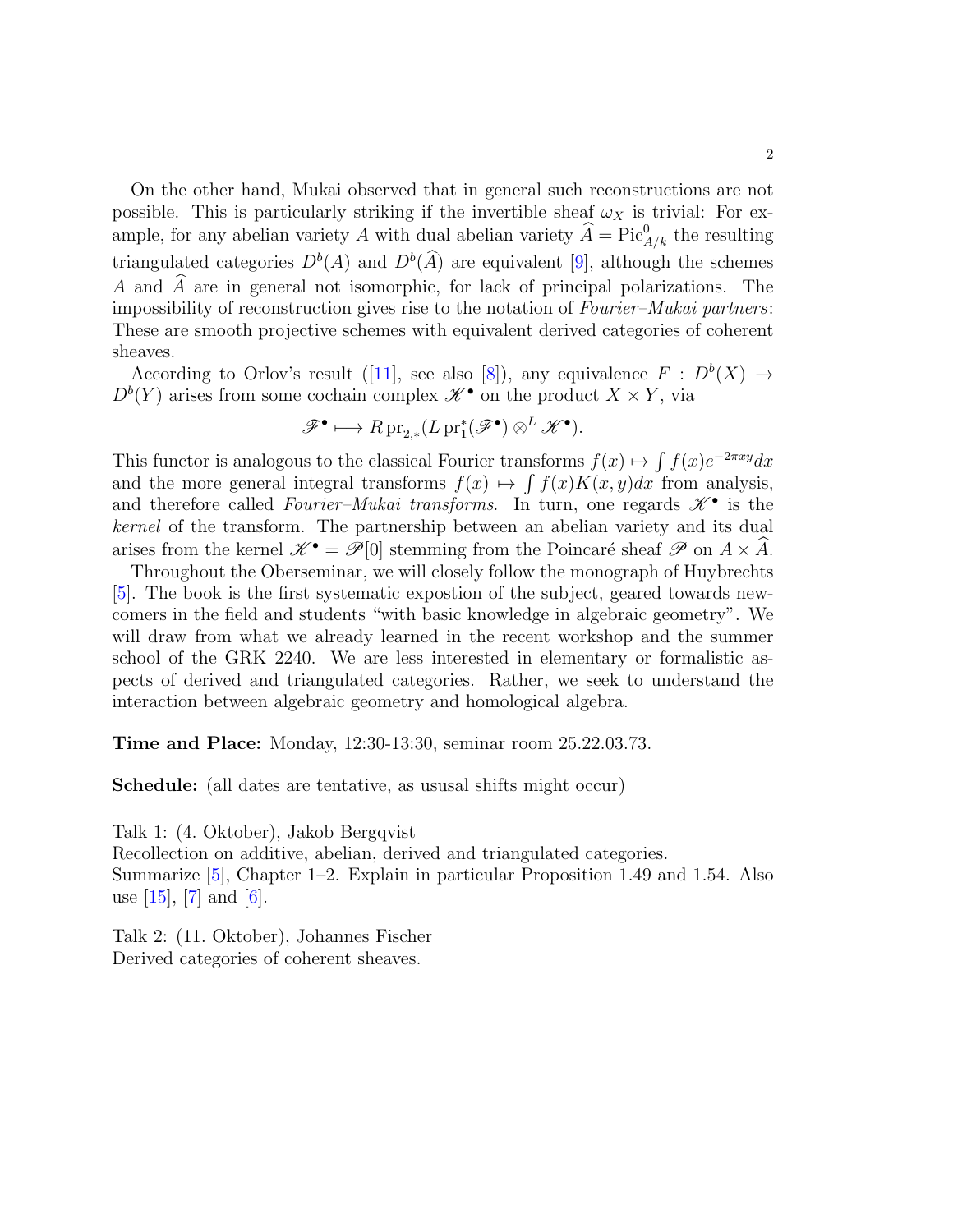Introduce  $D^b(X)$ , the derived category of bounded complexes of coherent sheaves. Explain how Serre Duality gives rise to a Serre functor  $D^b(X) \to D^b(X)$ . Discuss spanning classes and ample sequences ([\[5\]](#page-3-8), Chapter 3).

Talk 3: (18. Oktober), Thor Wittich

Derived category and canonical bundle I.

Explain the result of Bondal and Orlov: The isomorphism class of the smooth projective scheme X can be reconstructed from the triangulated category  $D^b(X)$ , provided that the dualizing sheaf  $\omega_X$  is ample or anti-ample ([\[5\]](#page-3-8), Chapter 4 and [\[1\]](#page-3-4)).

Talk 4: (25. Oktober), Thuong Tuan Dang

Fourier–Mukai transforms.

Introduce the Fourier–Mukai transforms  $\Phi : D^b(X) \to D^b(Y)$  for kernels  $\mathscr{P}^{\bullet} \in$  $D^{b}(X \times Y)$ , and discuss Orlov's result that any equivalence between the derived categories of smooth projective schemes is of this form. ([\[5\]](#page-3-8), Chapter 5 and [\[11\]](#page-3-6)).

Talk 5: (8. November), Fabian Korthauer

Derived category and canonical bundle II.

Explain that the canonical ring  $R(X, \omega_X) = \bigoplus_{n \geq 0} H^0(X, \omega_X^{\otimes n})$ , the Kodaira dimension kod(X), and also the numerical Kodaira dimension  $\nu(X) = \sup\{d \mid c_1^d \neq 0\}$  can be reconstructed from the triangulated category  $D^{b}(X)$  ([\[5\]](#page-3-8), Chapter 6 and [\[12\]](#page-3-11)).

Talk 6: (15. November), Stefan Schröer

Abelian varieties.

Introduce the notion of Fourier–Mukai partnership. Explain the result of Mukai, Orlov and Polischuk: Two abelian varieties A and B have equivalent derived categories if and only if the schemes  $A \times \widehat{A}$  and  $B \times \widehat{B}$  are isomorphic as abelian varieties with "symplectic structures".  $([5]$  $([5]$ , Chapter 9 and  $[10]$ ,  $[11]$ ,  $[13]$ ).

Talk 7: (22. November), Ivo Kroon

K3 surfaces.

Recall the notion of K3 surfaces, over the field  $k = \mathbb{C}$ . Explain Mukai's result: Two K3 surfaces X and Y have equivalent derived categories if and only if  $H^{\bullet}(X,\mathbb{Z})$  and  $H^{\bullet}(Y, \mathbb{Z})$ , endowed with a certain Hodge structure of weight two and some quadratic form, are Hodge isometric ([\[5\]](#page-3-8), Chapter 10).